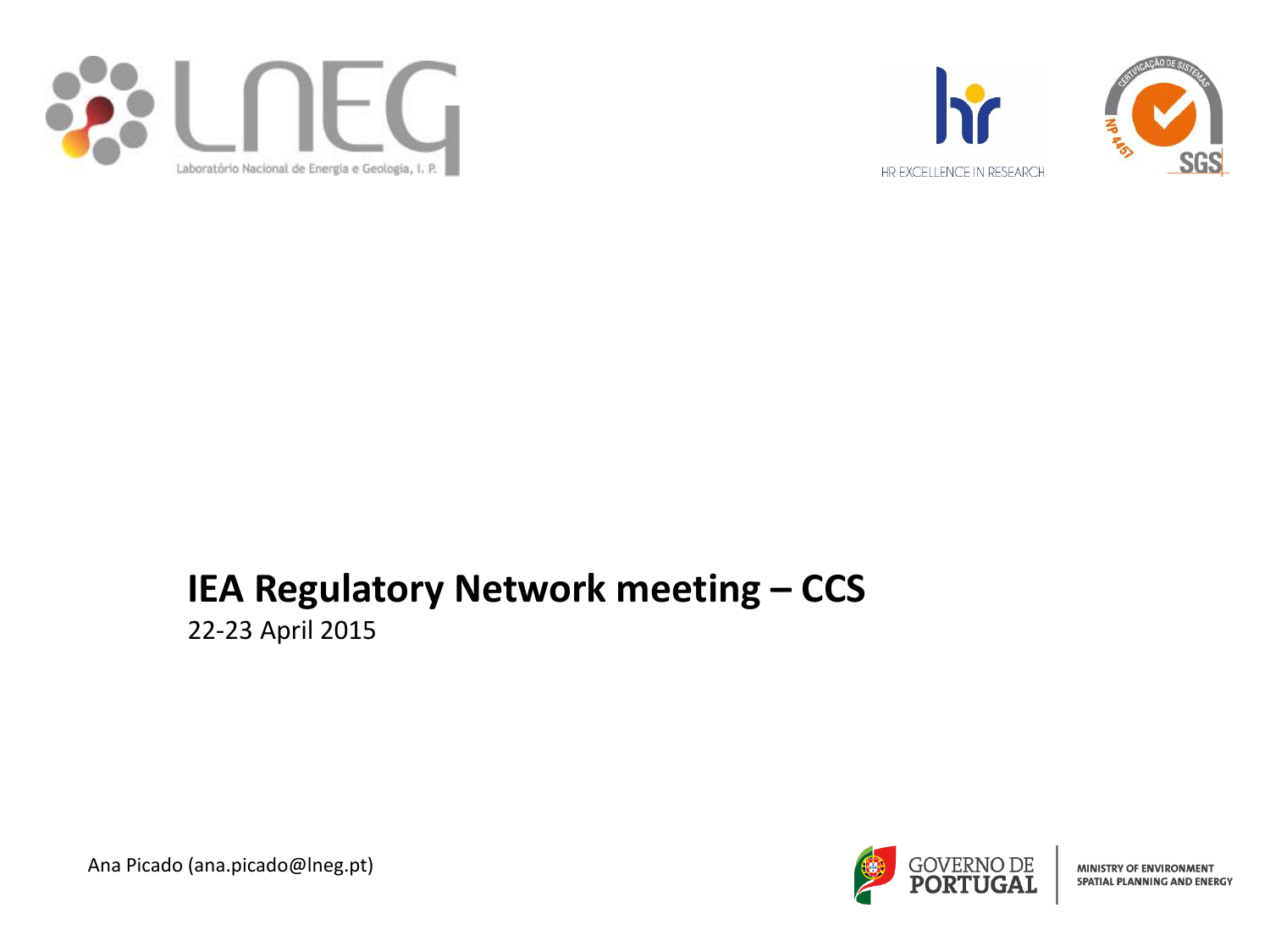Portugal's contribution to the 4<sup>th</sup> edition of the CCS Legal and Regulatory Review :

• Transposed the EU directive and was considering some further activities focused around CO<sub>2</sub> storage.



Portugal's approach

- The Directive is transposed into Portuguese law DL 60/2012 (2009/31/EC on the geological storage of carbon dioxide ) - DGEG
- CCS is not considered as policy priority
- Some activity is running

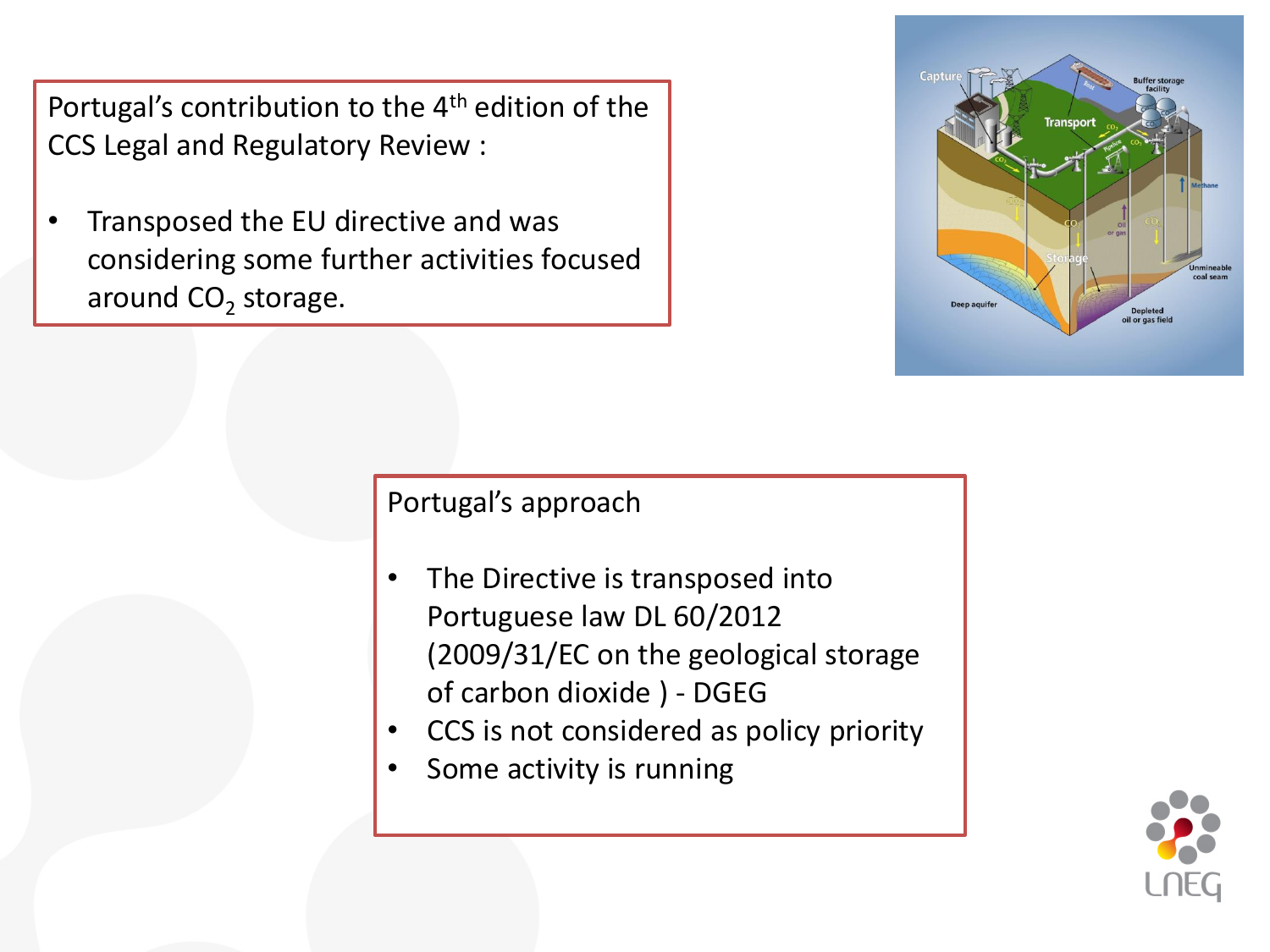

CO<sub>2</sub> CAPTURE AND STORAGE IN PORTUGAL A BRIDGE TO A LOW CARBON ECONOMY

*CCS-PT: Perspectives for capture and sequestration of CO<sup>2</sup> in Portugal to initiate the debate about the role of carbon capture and storage technology in the country.*

Study on CCS aiming to set up the Pt  $\overline{Júlia Seixas et al. 2015}$  roadmap on CCS.



SUPPORTED BY

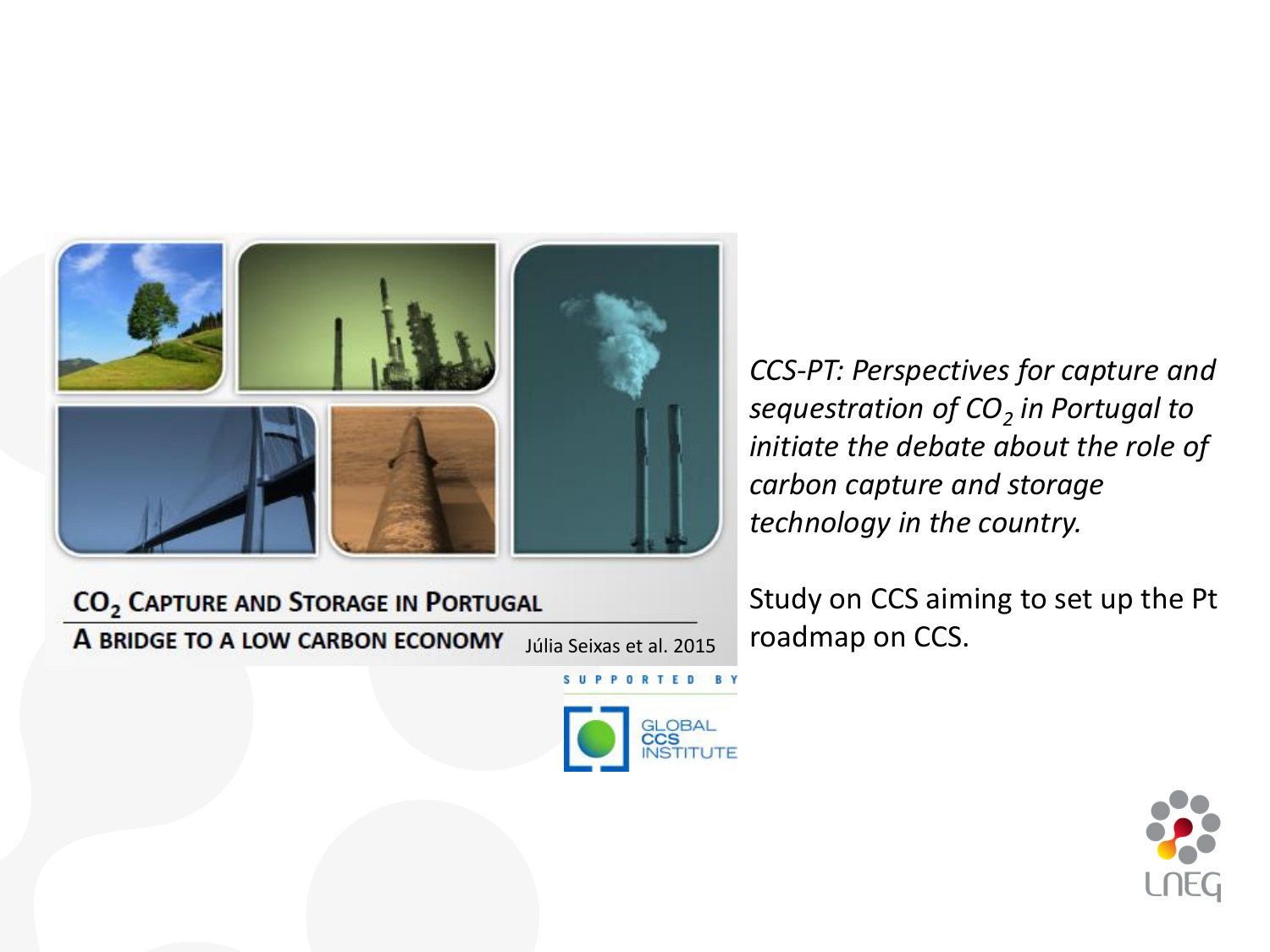# **Table of Contents**

| 4        | Preface                                                                    |  |  |  |  |
|----------|----------------------------------------------------------------------------|--|--|--|--|
| 5.       | <b>Executive Summary</b>                                                   |  |  |  |  |
|          | 1. Portuguese energy consumption and CO <sub>2</sub> emissions at a glance |  |  |  |  |
| 6        | 1.1 The energy system and industry: profile and future perspectives        |  |  |  |  |
| 9        | 1.2 Greenhouse gas emissions: current and future outlook                   |  |  |  |  |
| 12       | 1.3 Why CCS in Portugal?                                                   |  |  |  |  |
|          | 2. Paths to a low-carbon economy                                           |  |  |  |  |
| 14       | 2.1 CO <sub>2</sub> storage                                                |  |  |  |  |
| 18       | 2.2 Low carbon scenarios                                                   |  |  |  |  |
| 20       | 2.3 The Role of CCS in the transition to a low carbon economy              |  |  |  |  |
| 24       | 2.4 Costs and benefits of CCS deployment                                   |  |  |  |  |
| 26       | 2.5 Negative Emissions from Biomass                                        |  |  |  |  |
|          | 3. Challenges and Opportunities of CCS deployment                          |  |  |  |  |
| 28       | 3.1 Business opportunities and synergies with economic activities          |  |  |  |  |
| 31       | 3.2 Options for transport and storage                                      |  |  |  |  |
| 34       | 3.3 Managing CCS challenges                                                |  |  |  |  |
|          | 3.4 Stakeholders Engagement/Expectations                                   |  |  |  |  |
| 35<br>38 | 4. Recommendations/Actions to CCS deployment                               |  |  |  |  |
|          | <b>References</b>                                                          |  |  |  |  |
|          |                                                                            |  |  |  |  |
|          |                                                                            |  |  |  |  |
|          |                                                                            |  |  |  |  |



More information on *CCS-PT* is available on http://ccsroadmap.pt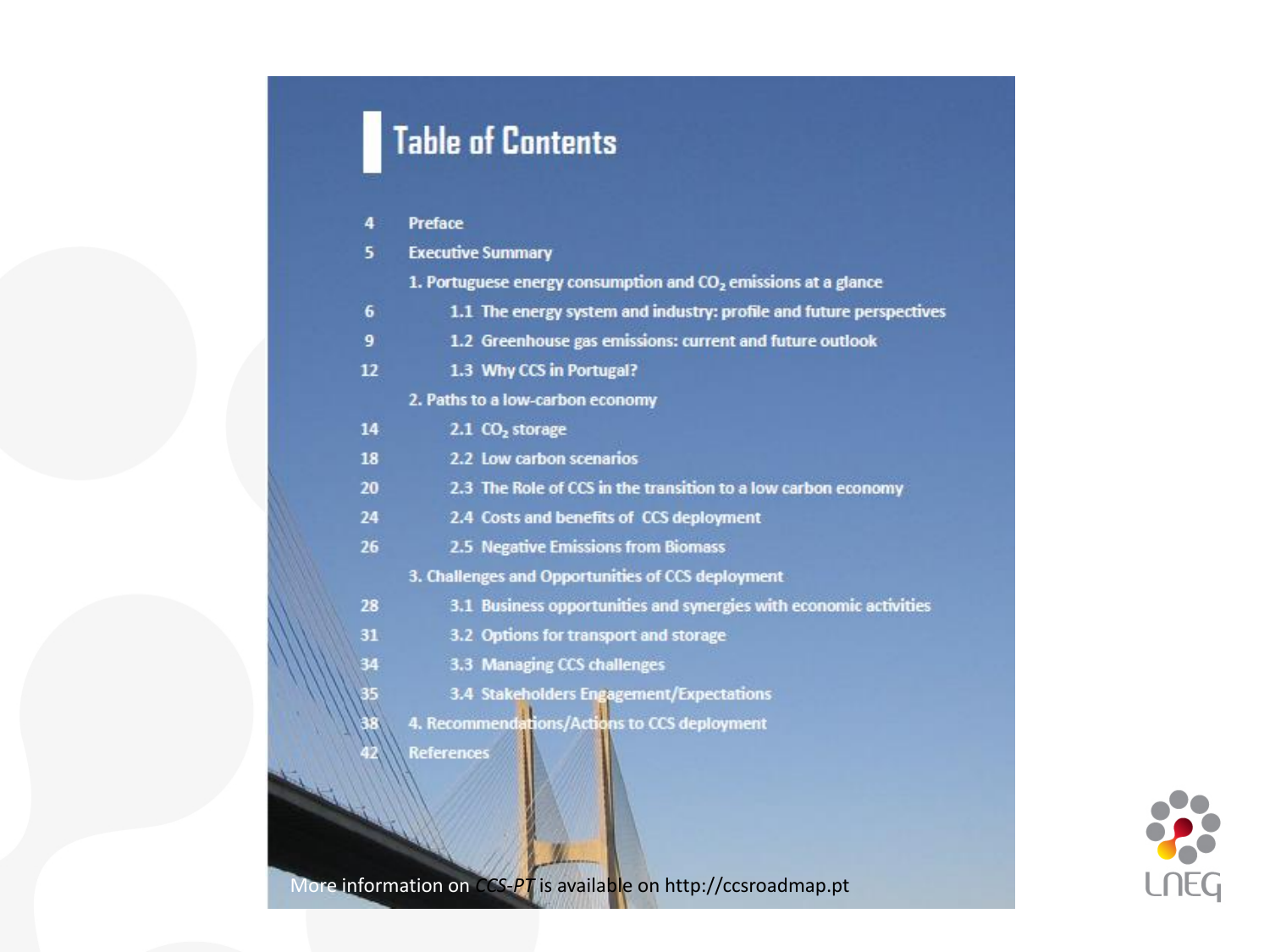Potential locations to  $CO<sub>2</sub>$  storage identified:

- Porto Basin (offshore)
- Lusitaniana Basin (offshore e onshore)
- Algarve Basin (offshore)
	- 7.5 Gton  $CO<sub>2</sub>$  >95% offshore

| <b>Basin</b>   | <b>RESERVOIRS</b><br>(Formações detríticas)                              | <b>CAPACITY (Mton)</b> |
|----------------|--------------------------------------------------------------------------|------------------------|
| <b>Porto</b>   | <b>Torres Vedras</b><br>(Cretaceous Inf.)<br>Silves sandstone (Triassic) | 2004                   |
| Lusitaniana    | <b>Torres Vedras</b><br>Cretaceous Inf.)<br>Silves sandstone (Triassic)  | 3888                   |
| <b>Algarve</b> | <b>Sands of Miocene</b><br>(Early Cretaceous)                            | 1247                   |
|                |                                                                          | $\Sigma = 7140$        |
|                |                                                                          |                        |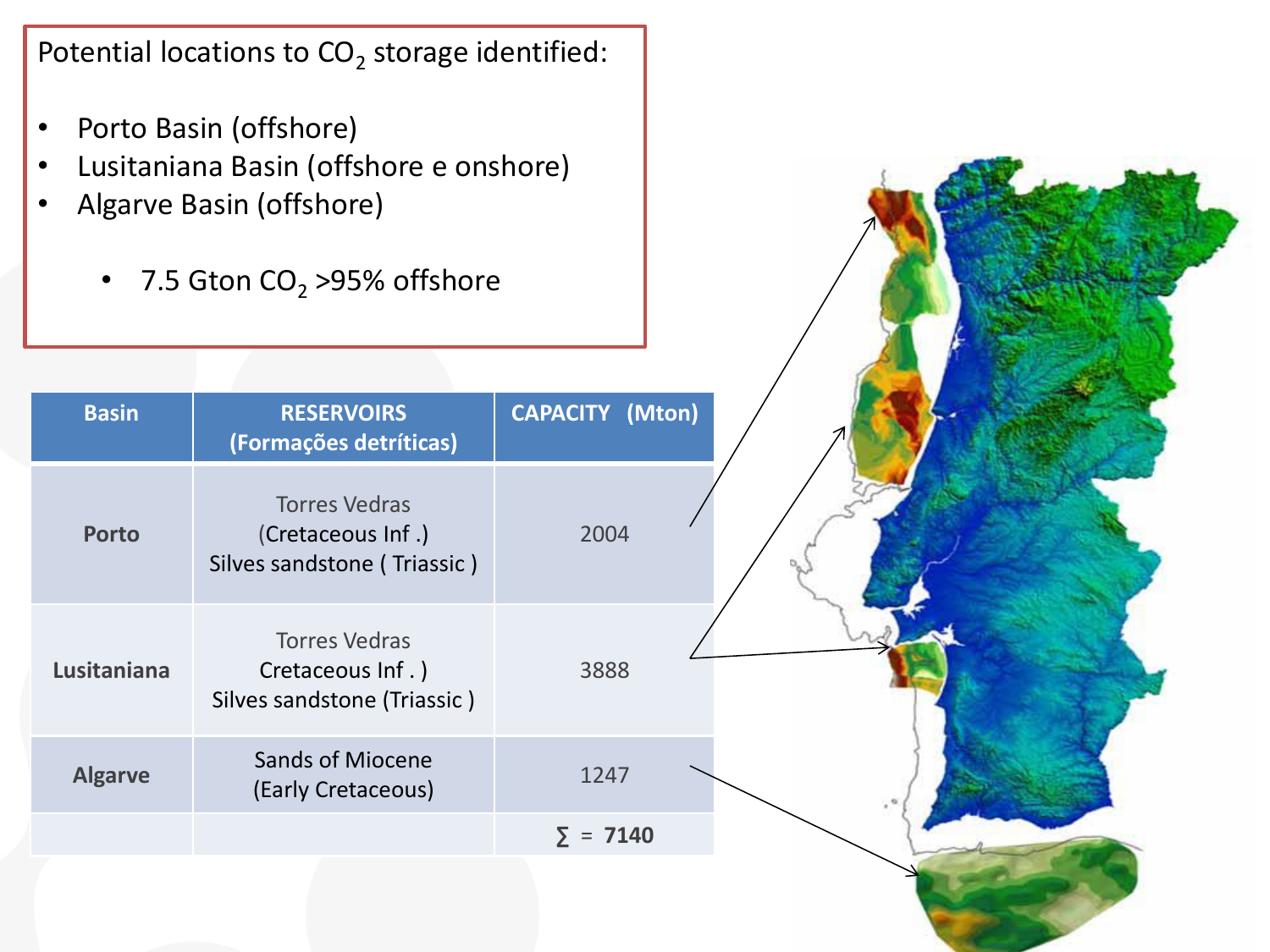

General aims of the workshop: present an overview of the current state-of-the-art technology in industrial CCS and to improve understanding to the different challenges in deploying CCS in the oil refining, chemical/petrochemical, and pulp and paper industries, exchange information / discuss different issues that could impact the development and future deployment of CCS in the different sectors.



Collaboration from IEA: Stanley Santos, Project Manager IEAGHG Capture & Integrated Systems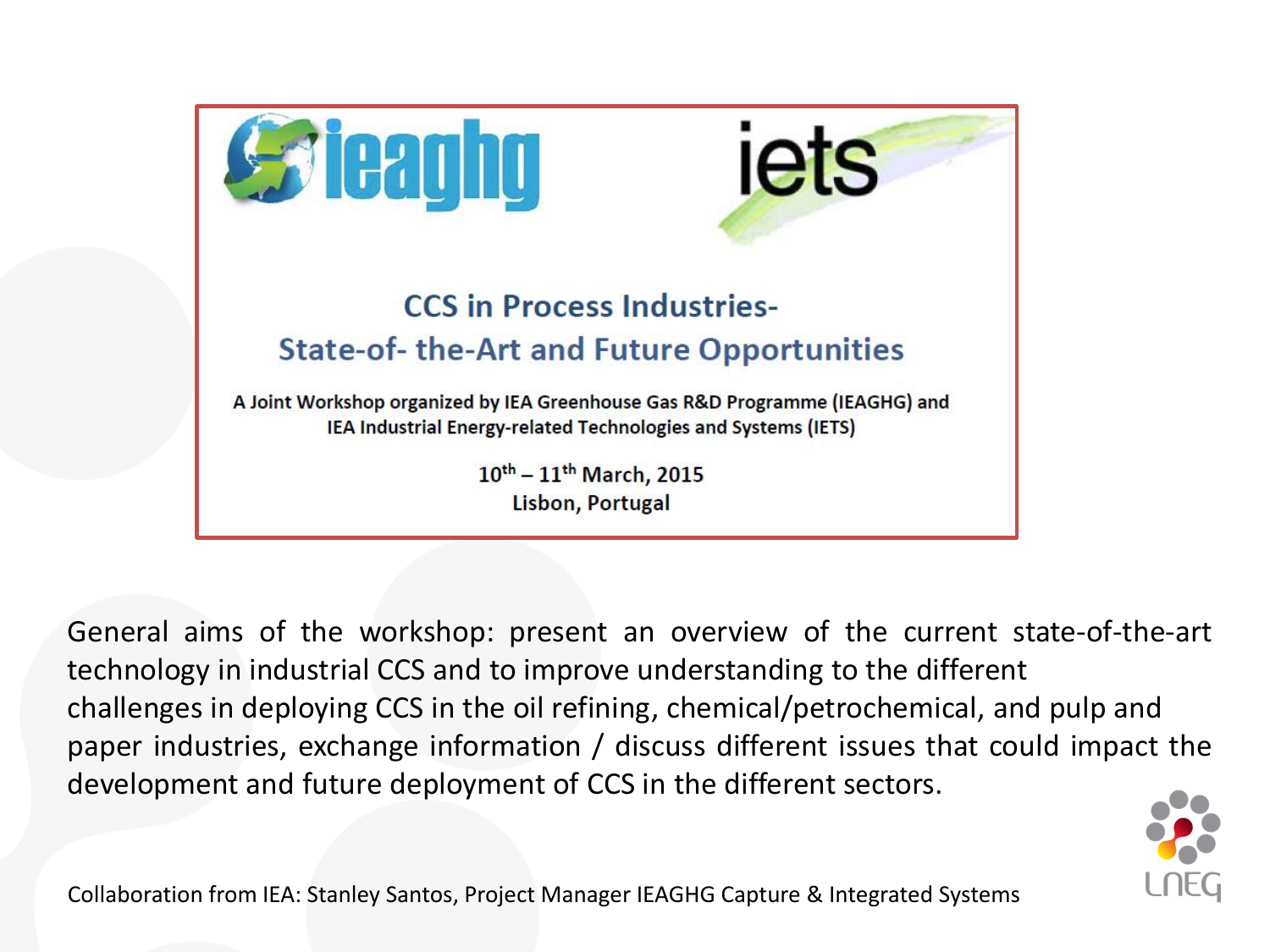#### **LNEG and University of Evora in the JP**



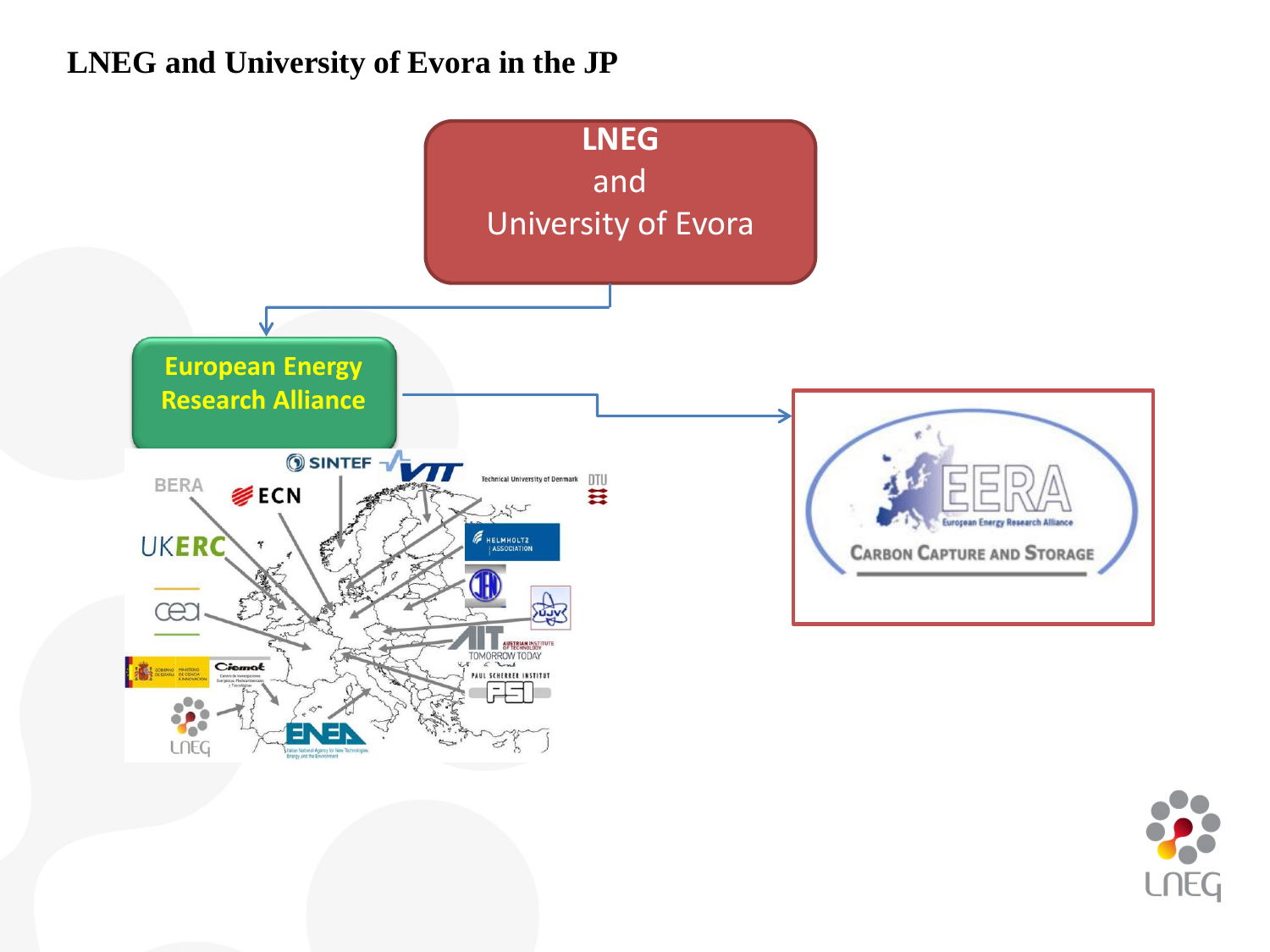

*R&I priorities for CCS in Europe in order to achieve wide deployment by 2030*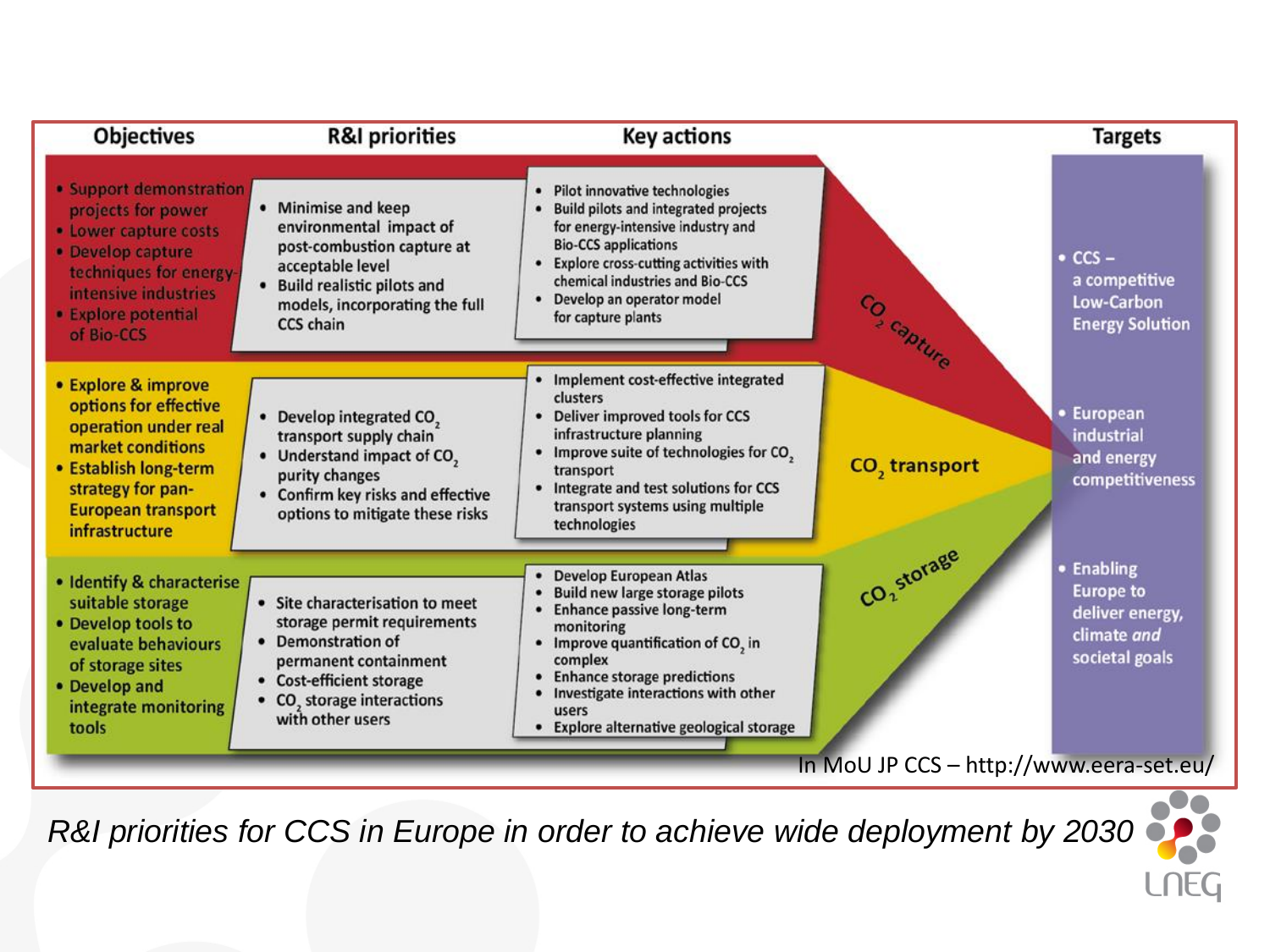### Former studies highlights:

The [National Low Carbon Roadmap](http://www.apambiente.pt/_zdata/DESTAQUES/2012/RNBC_COMPLETO_2050_V04.pdf) [2050](http://www.apambiente.pt/_zdata/DESTAQUES/2012/RNBC_COMPLETO_2050_V04.pdf) [\(RNBC\)](http://www.apambiente.pt/_zdata/DESTAQUES/2012/RNBC_COMPLETO_2050_V04.pdf) (July 2012) pointed to the adoption of CCS by some power plants and industries as a cost-effective option for the mitigation portfolio.

#### Findings in the [FP7 COMET project](http://comet.lneg.pt/)[:](http://comet.lneg.pt/)

- CCS will play an important role in reducing the national  $CO<sub>2</sub>$  emissions to the atmosphere, even under moderate mitigation targets (80% reduction in 2050, when compared to 1990 emissions level) capable of avoiding the emissions up to 3 Mt CO<sub>2</sub> to the atmosphere in 2030 and to 7 Mt CO<sub>2</sub> in 2050, mainly associated with **cement sector**;
- Main corridors defined for a transport net for CO<sub>2</sub>, accounting for costs and land criteria;
- Study on transport and interconnected networks for  $CO_2$  storage among Portugal, Spain and Morocco;
- Findings should consider a set of uncertainties, namely regarding the evolution of fossil fuel prices over the next decade, the projections of industrial production (both domestic consumption and exports), the availability of natural resources such as hydrological conditions;
- The performance and the expected costs for CCS in the future emerges as a major barrier to its deployment.